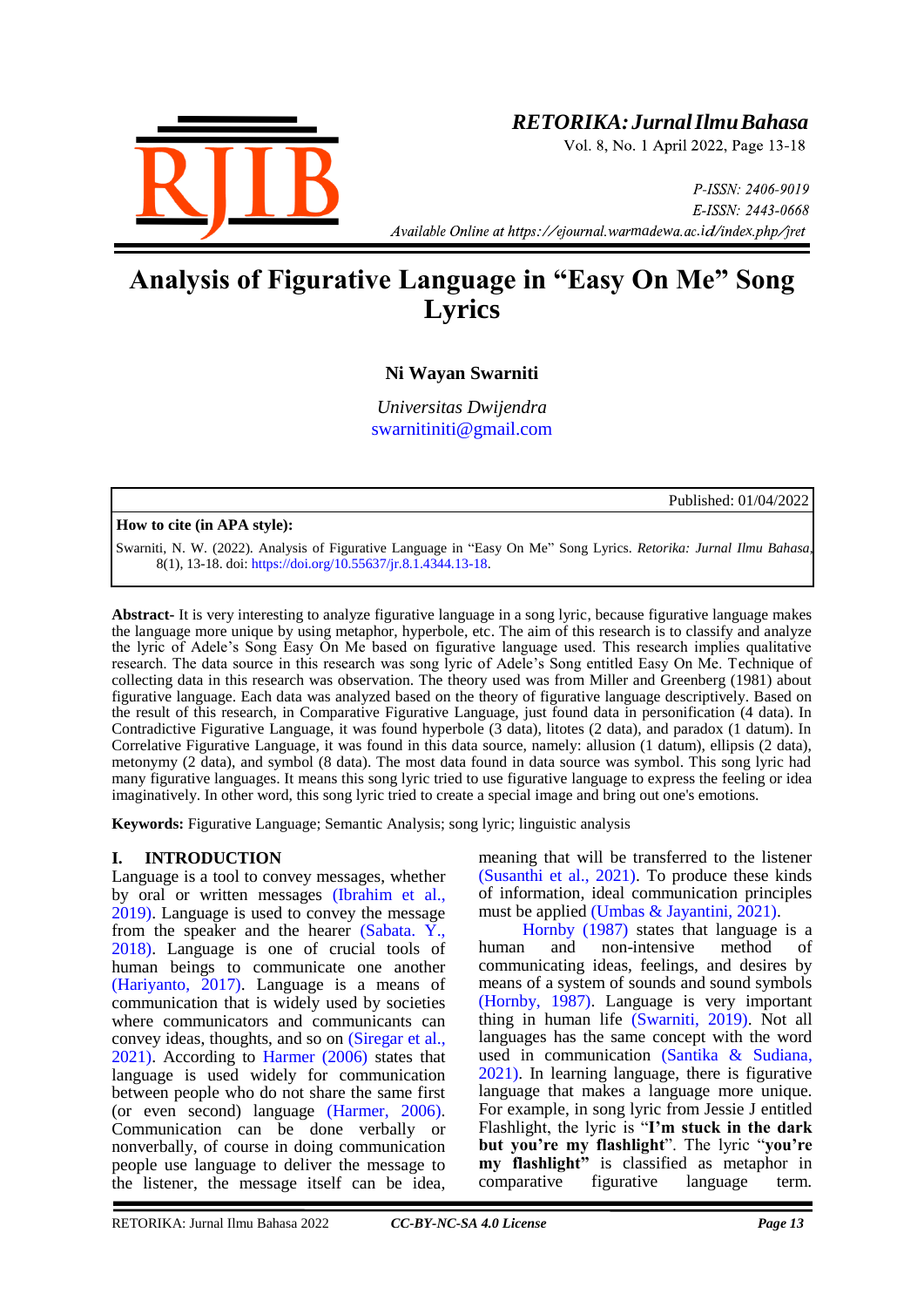Figurative languages give the value in a language [\(Swarniti, 2021a\).](#page-4-0)

Figurative language is a method taken to express a feeling or an idea by comparing two different things, similes an object to another which has no similarity at all between them or treat inanimate object like animate creature [\(Siahaan, n.d.\).](#page-4-0) According to [Webster \(1988\),](#page-4-0) figurative language is one way to express an idea imaginatively [\(Webster, 1988\).](#page-4-0) Meanwhile, according to [Erika Sweeney \(1995\):](#page-4-0) "Figurative language refers to a way of using description to create a special image and bring out one's emotions [\(Sweney, 1995\).](#page-4-0) [Hatch \(1995\)](#page-4-0) states that, traditionally, figurative language has been described in terms of categories: simile, metaphor, allusion, personification, and so forth [\(Hatch, 1995\).](#page-4-0)

Figurative language is seen more effective to transfer the meaning of the writer because, the first, figurative language affords readers imaginative pleasure of literary works; the second, it is a way of bringing additional imagery into verse, making the abstract concrete, making literary works more sensuous; the third, figurative is a way of adding emotional intensity to otherwise merely informative statements and conveying attitudes along with information and the last, it is a way of saying much in brief compass [\(Perrine,](#page-4-0)  1991). Using figurative language appropriately in writing and speaking can communicate a thought effectively [\(Kreuzer, 1960\).](#page-4-0)

Figurative language feature has been displayed to play a simultaneous role in musical composition and communication, academic extension, and scientific erudition [\(Gunawan et](#page-4-0)  al., 2021). The figurative language feature is not unusual or solely rhapsodical; it is an omnipresent piece of oral and written discourse [\(Roberts & Kreuz, 1994\).](#page-4-0) Unfortunately, figurative language feature is not always obvious or exact [\(Berta & Swarniti, 2020\).](#page-4-0) Figuration is addressed as employment that is driven by a metaphoric or metonymy kinship to some other employment that might be somehow marked as literal [\(Santika et al., 2019\).](#page-4-0) Literal thus is not kind of par for the course meaning as routine usage, whereas it is independent on a figurative aspect from one denotation to another [\(Dancygier, B., & Sweetser, 2014\).](#page-4-0)

Based [Miller and Currie \(2000\),](#page-4-0) there are many types of figurative language. It proves that how beyond of reach is the human ability in creating practical tools to make their life more colorful [\(Swarniti, 2021d\).](#page-4-0) According to [Miller](#page-4-0)  [and Currie \(2000\)](#page-4-0) states that there are some types of figurative languages, they are: simile, rhetorical question, personification, hyperbole, synecdoche, apostrophe, alliteration, assonance

# [\(Miller and Currie, 2000\).](#page-4-0)

It is very interesting to analyze figurative language in a song lyric [\(Swarniti, 2021e\).](#page-4-0) Actually, there are many texts that can be tried to be analyzed [\(Swarniti, 2021c\).](#page-4-0) For example: script of movie, conversation in talk show, speech, short story, script of drama, song lyric, newspaper, magazine, etc. In this research, song lyric was chosen as data source. The reasons are song lyric has relevant data for this research, the writers of song lyric usually use figurative language to make their songs more interesting to be sung, the writers usually transfer the meaning of the song in song lyric implicitly. The data source in this research was song lyric "Easy On Me" by Adele. Adele is one of the most famous singer in the world. Every song that she is singing has a high value in life.

Based on the explanation above, the researcher was interest to conduct this research. The aim of this research is to classify and analyze the lyric of Adele's Song Easy On Me based on figurative language used.

# **II. METHODS**

This research implies qualitative research. According to [Wiersma \(1991\),](#page-4-0) qualitative research relies heavily on narrative descriptions [\(Wiersma, 1991\).](#page-4-0) Meanwhile, Punch [\(1998\),](#page-4-0) defines qualitative research as empirical research where the data are not in the form of numbers [\(Perrine, 1991\).](#page-4-0) The data source in this research was sentences, clauses, phrases, even words that contained on song lyric of Adele's Song entitled Easy On Me. This song is one of songs in album entitled 3D that was released on November 2021 According to [Nawawi \(1991\),](#page-4-0) the activity of library research is conducted by collecting the data from some literature, either in library or in other places [\(Nawawi, 1991\).](#page-4-0)

Technique of collecting data in this research was observation. The researcher observe the data source, then classify based on the theory used [\(Swarniti, 2021b\).](#page-4-0) The theory used was from [Miller and Greenberg \(1981\)](#page-4-0) about figurative language. After the observation, the data were classified based on kinds of Comparative Figurative Language, Contradictive Figurative Language, and Correlative Figurative Language. Next step was analyzing data. Each data was analyzing based on the theory of figurative language descriptively.

# **III. RESULT AND DISCUSSION**

In this research, there some theories about figurative language were analyzed. They were Comparative Figurative Language, Contradictive Figurative Language, and Correlative Figurative Language. The result of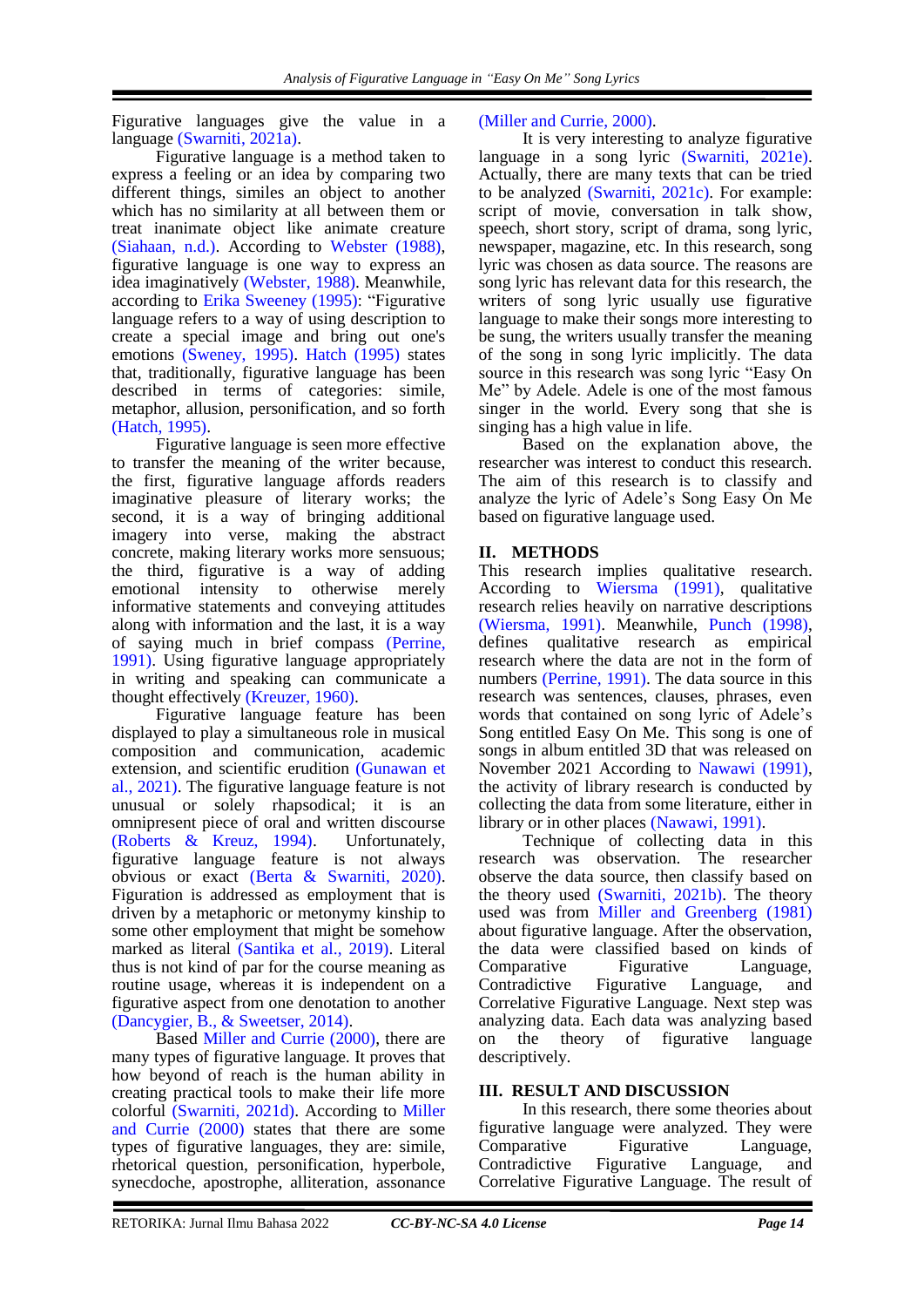this analysis found based on the data source. The data were classified based on the theory used. Then, the researcher explained the reason why the finding belongs to Comparative Figurative Language, Contradictive Figurative Language, and Correlative Figurative Language.

# A. Comparative Figurative Language

Comparative figurative language consists of metaphor, personification, and simile. In the data source, it was found personification only. The analysis is in the following description.

# 1) Personification

As mention by [Miller and Greenberg](#page-4-0)  [\(1981\)](#page-4-0) "Personification is a figure of speech which an abstract idea, inanimate object, or aspect of nature is described as if it were human." [\(Miller, Ruth, 1981\).](#page-4-0) In personification, the things can do the human usually do [\(Lede & Swarniti, 2020\).](#page-4-0) The data and the analysis as follow:

- Data 1 I know there is *hope in these waters*
- Data 2 When I am *drownin' in the silence*
- Data 3 There ain't *no room for our things to change*
- Data 4 When we are both so deeply *stuck in our ways*

In data 1, the phrase *hope in these waters* was indicated as personification. This phrase means about hope something, but it used the word *waters* as the things that can be hoped. This phrase used the connotative meaning in the word *waters*. Based on data 2, personification was found in the phrase *drownin' in the silence*. Impossible for human drives in silence. This phrase used the things about human being in the word *silence*. Then, this phrase classified as personification. From the data 3, *no room for our things to change* is one of the song's lyric "Easy On Me" by Adele. This phrase was classified as personification [\(Santika &](#page-4-0)  Suastika, 2022). The word *room* in this phrase was indicated or means as opportunity. So in this phrase, we change our things by using room. It is described as if it were human. In the last data above, data 4 was also indicated as personification. Personification was found in phrase *stuck in our ways*. Actually, we can stuck just in road or way that we never know before. But, in our ways, certainly we know very well about the ways [\(Santika, 2020\).](#page-4-0)

# B. Contradictive Figurative Language

Besides Comparative Figurative Language, this research also analyzed about Contradictive Figurative Language. The types of Contradictive Figurative Language are hyperbole, irony, litotes, and paradox. One of figurative language, irony, cannot be found in data source. The data found below was based on the data source in this research. Then, it was followed by the analysis of each data.

# 1) Hyperbole

According to [Potter \(1967\)](#page-4-0) "hyperbole or overstatement is figurative language that contain exaggeration element about something." [\(Potter,](#page-4-0)  1967). In the following description, there are some data that indicated as hyperbole.<br>Data 1 There ain't n

- There ain't *no gold in this river*
- Data 2 That I've been *washin' my hands in forever*
- Data 3 *Feel the world around me*

Three data above were classified as hyperbole in figurative language. In data 1, the phrase *no gold in this river* is too exaggeration. The word *gold* means the precious thing. So, the word *gold* here is overstatement. This phrase was classified as hyperbole. From data 2 above, the sentence That I've been *washin' my hands in forever* has hyperbole. The phrase *washin' my hands in forever* contains hyperbole in figurative language. The word *forever* in this phrase is exaggeration. In daily life, it is impossible to wash our hand forever. So, this phrase was indicated as hyperbole. The meaning of *washin' my hands in forever* in this phrase was letting go of engagement forever. Based on the last data, data 3 above was classified as hyperbole too. This phrase *Feel the world around me* contains exaggeration. Actually, we can feel the things around us. It is like water, air, and anything, but not the world. The world is large to feel.

# 2) Litotes

Litotes is a figurative language that contains statement which made smaller from the original [\(Potter, 1967\).](#page-4-0) In data source was found some data about litotes. There were in the following description.

- Data 1 There ain't no gold in this river
- Data 2 There ain't no room for our things to change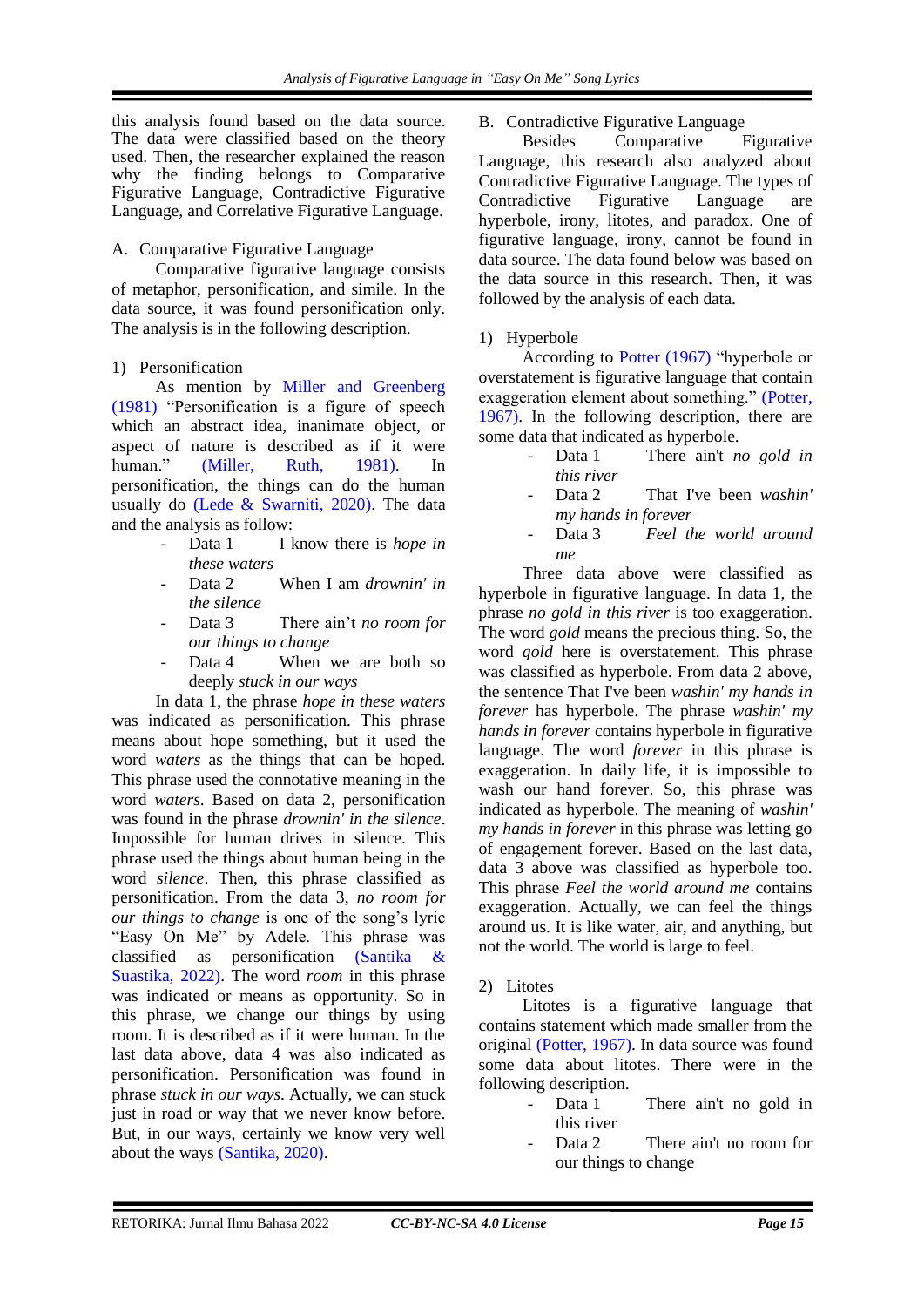All of the data above were classified as litotes in figurative language. The data 1 *There ain't no gold in this river* used double negation to give the information that there is no previous thing here. The negations are *ain't* and *no*. based on data 2, this sentence has figurative language. The figurative language can be seen in this sentence *There ain't no room for our things to change*. This sentence used double negation too. The meaning of this sentence was there is no opportunity to change.

#### 3) Paradox

Paradox is an apparent contradiction that is nevertheless somehow true [\(Perrine, 1969\).](#page-4-0) [Miller and Greenberg \(1981\)](#page-4-0) states that paradox "refers to a statement or situation that seems absurd or contradictory on the face of it and yet may well be true in essence" [\(Miller, Ruth,](#page-4-0)  1981).

> Data 1 I had no time to choose what I chose to do

In the data above, it can be said as paradox in figurative language. The sentence *I had no time to choose what I chose to do* means there is no opportunity to choose what the thing that must be chosen. The author needs to choose a choice, but there is no time to choose.

C. Correlative Figurative Language

In Correlative Figurative Language, there are five kinds. It consists of allusion, ellipsis, metonymy, symbol, and synecdoche. Four kind of Correlative Figurative Language were found in this data source, namely: allusion, ellipsis, metonymy, and symbol. One kind of Correlative Figurative Language that cannot be found was synecdoche.

# 1) Allusion

[Perrine \(1969\)](#page-4-0) explains that "Allusion is a reference to something in history or previous literature and is, like a richly connotative word or a symbol, a means of suggestion far more than it says" [\(Perrine, 1969\).](#page-4-0) [Miller and](#page-4-0)  [Greenberg \(1981\)](#page-4-0) also state that allusions are richly suggestive for readers who are willing to take the trouble to track them down and a poem may occasionally depend on the readers' understanding of an allusion [\(Miller, Ruth,](#page-4-0)  1981).

Data 1 I was still a child

Based on the data 1 above, this sentence was classified as allusion. The word *child* in this sentence means the act of the author like a child.

So, *child* here has a figurative language. That was allusion.

2) Ellipsis

Ellipsis is figurative language that eliminates words or parts of sentence [\(Potter,](#page-4-0)  1967). There were three data that was indicated as ellipsis in figurative language.

- Data 1 When I am drownin' in the silence
	- Baby, *let me in*
- Data 2 I had good intentions And the highest hopes But I know right now *It* probably doesn't even show

From the data above, it can be seen that these data mentioned as ellipsis. The data 1 *let me in* means incomplete sentence. The sentence that has relation with it is *When I am drownin' in the silence*. The author wants to join to *drown in the silence*. It has a figurative language ellipsis. In data 2, it was also mentioned as ellipsis in figurative language. The word *It* in the data *It probably doesn't even show* is ellipsis. The word *It* means highest hopes. So, it is omission in the next sentence.

# 3) Metonymy

Metonymy according to [Miller and](#page-4-0)  [Greenberg \(1981\)](#page-4-0) is "an object, idea, or event is referred to by naming some attribute or quality associate with it [\(Miller, Ruth, 1981\).](#page-4-0) In the following explanation, there was the data and the analysis of metonymy in figurative language.

- Data 1 There ain't no gold in this river
- Data 2 That I've been washin' my hands in forever

The two data above were indicated as figurative language metonymy. In data 1, the word *gold* in sentence *There ain't no gold in this river* has a different concept. The word *gold* means previous thing. So, the word *gold* is a metonymy for the concept of previous thing. Based on data 2, the phrase *washin' my hands in forever* has a metonymy. This phrase means letting go from one thing. So, that is why this phrase was classified as metonymy in figurative language.

# 4) Symbol

A symbol may be defined as something that means more than itself [\(Perrine, 1969\).](#page-4-0)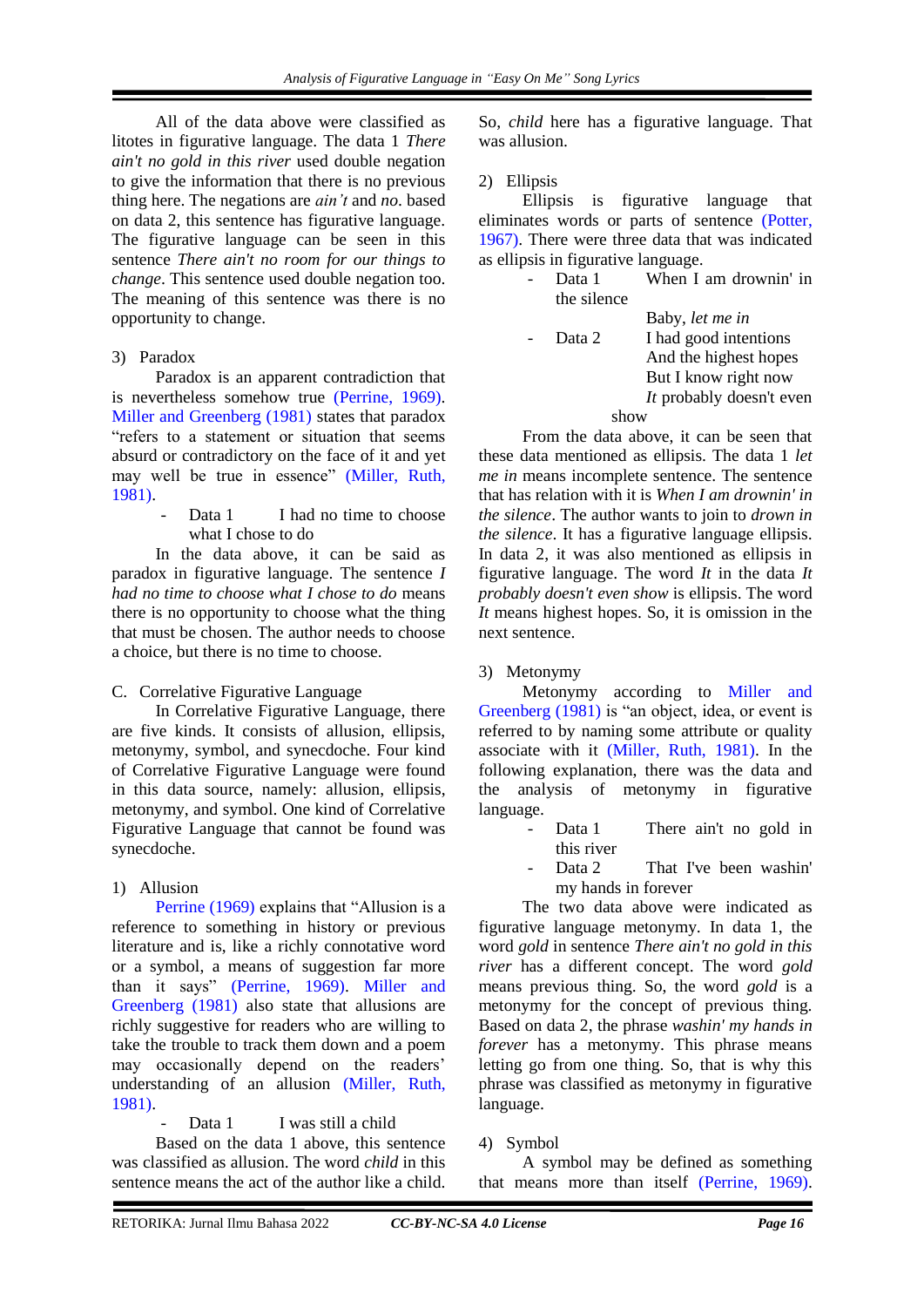Every symbol has their own meaning [\(Swarniti,](#page-4-0)  2020). In this data source, symbol was the most kind of figurative language was found in this research. There were eight data that was found, then analyze. The explanation is in the following description.

- Data 1 There ain't no *gold* in this river
- Data 2 That I've been washin' my *hands* in forever
- Data 3 I know there is hope in these *waters*
- Data 4 When I am drownin' in the *silence*
- Data 5 I was still a *child*
- Data 6 There ain't no *room* for our things to change
- Data 7 When we are both so deeply stuck in our *ways*
- Data 8 Feel the *world* around me

All of data above have figurative language. The figurative language is symbol. Every sentences have their own symbol and meaning. In data 1, *There ain't no gold in this river* the symbol is the word *gold*. The word *gold* has a symbol as previous thing. In data 2, the phrase *washin' my hands in forever* has a symbol in figurative language. The symbol of

# **IV. CONCLUSION**

All of the data found and each analysis were explained in detail above. Based on the explanation above, it was concluded as follows:

There were Comparative Figurative Language, Contradictive Figurative Language, and Correlative Figurative Language that was done to be analyzed in this research. In Comparative Figurative Language, just found data in personification. The personification found was 4 data. In Comparative Figurative Language, metaphor and simile were not found.

In Contradictive Figurative Language, it was found hyperbole, litotes, and paradox. The only one Contradictive Figurative Language that was not found. It was irony. The data of hyperbole was 3 data. The data of litotes was 2 data. The data of paradox was 1 datum.

In Correlative Figurative Language, there are five kinds. It consists of allusion, ellipsis, metonymy, symbol, and synecdoche. Four kind of Correlative Figurative Language were found in this data source, namely: allusion, ellipsis, metonymy, and symbol. One kind of Correlative Figurative Language that cannot be found was synecdoche. The data of allusion was 1 datum. The data of ellipsis was 2 data. The data of

this phrase is letting go from one thing forever. Then in data 3, this data also has a symbol in figurative language. The word *waters* in sentence *I know there is hope in these waters* has a symbol as situation. So that is why this data classified as symbol in figurative language. From data 4, the sentence *When I am drownin' in the silence* also has a symbol. The symbol is in the word *silence*. The word *silence* in this sentence means there is no more words. In data 5, the symbol is in the word *child*. The word *child* in sentence *I was still a child* has a meaning as the author act like a child. In data 6, there is a sentence *There ain't no room for our things to change*. From this sentence, the word *room* has a symbol in figurative language. The symbol of the word *room* in this sentence is opportunity. Data 7 was also indicated as symbol in figurative language. From the sentence *When we are both so deeply stuck in our ways*, the symbol is in the word *ways*. This word has a symbol as situation. In the last data, data 8 also has a figurative language. The figurative language is a symbol. The symbol in this sentence is in the word *world*. The word *world* means anything. Based on those reasons, all of data above were classified as symbol in figurative language.

metonymy was 2 data. The data of symbol was 8 data. The most data found in data source was symbol.

Based on the result analysis, this song lyric had many figurative languages. It means this song lyric tried to use figurative language to express the feeling or idea imaginatively. In other word, this song lyric tried to create a special image and bring out one's emotions.

# <span id="page-4-0"></span>**REFERENCES**

- [Berta, M. O., & Swarniti, N. W. \(2020\). Improving](http://ejournal.undwi.ac.id/index.php/widyasrama/article/view/1108)  [the Students' Vocabulary Mastery Through](http://ejournal.undwi.ac.id/index.php/widyasrama/article/view/1108)  [Word Square Game at the Eighth Grade of](http://ejournal.undwi.ac.id/index.php/widyasrama/article/view/1108)  [SMP Dwijendra Denpasar in the Academic](http://ejournal.undwi.ac.id/index.php/widyasrama/article/view/1108)  [Year 2019/2020.](http://ejournal.undwi.ac.id/index.php/widyasrama/article/view/1108) *Widyasrama*, *30*(2), 18–25.
- [Dancygier, B., & Sweetser, E. \(2014\).](https://psycnet.apa.org/record/2014-14196-000) *Figurative language*[. Cambridge University Press.](https://psycnet.apa.org/record/2014-14196-000)
- [Gunawan, S. T., Hidayat, D. N., & Husna, N. \(2021\).](https://ojs.pnb.ac.id/index.php/JASL/article/view/2281)  *[Figurative language used in Blackpink](https://ojs.pnb.ac.id/index.php/JASL/article/view/2281)  [featuring Selena Gomez ' s song lyric " Ice](https://ojs.pnb.ac.id/index.php/JASL/article/view/2281)  [Cream ": A discourse analysis](https://ojs.pnb.ac.id/index.php/JASL/article/view/2281)*. *5*(1), 1–9.
- [Hariyanto. \(2017\). The Analysis of Figurative](http://ejournal.radenintan.ac.id/index.php/ENGEDU/article/view/874)  [Language Used in the Lyric of Firework by](http://ejournal.radenintan.ac.id/index.php/ENGEDU/article/view/874)  [Katy Perry \(A Study of Semantic\).](http://ejournal.radenintan.ac.id/index.php/ENGEDU/article/view/874) *Jurnal [Tadris Bahasa Inggris](http://ejournal.radenintan.ac.id/index.php/ENGEDU/article/view/874)*, *10*(1), 46–60.
- Harmer, J. (2006). *[The Practice of English Language](https://www.worldcat.org/title/practice-of-english-language-teaching/oclc/62737252?referer=di&ht=edition)  Teaching* [\(3rd Ed\). Longman Publishing.](https://www.worldcat.org/title/practice-of-english-language-teaching/oclc/62737252?referer=di&ht=edition)